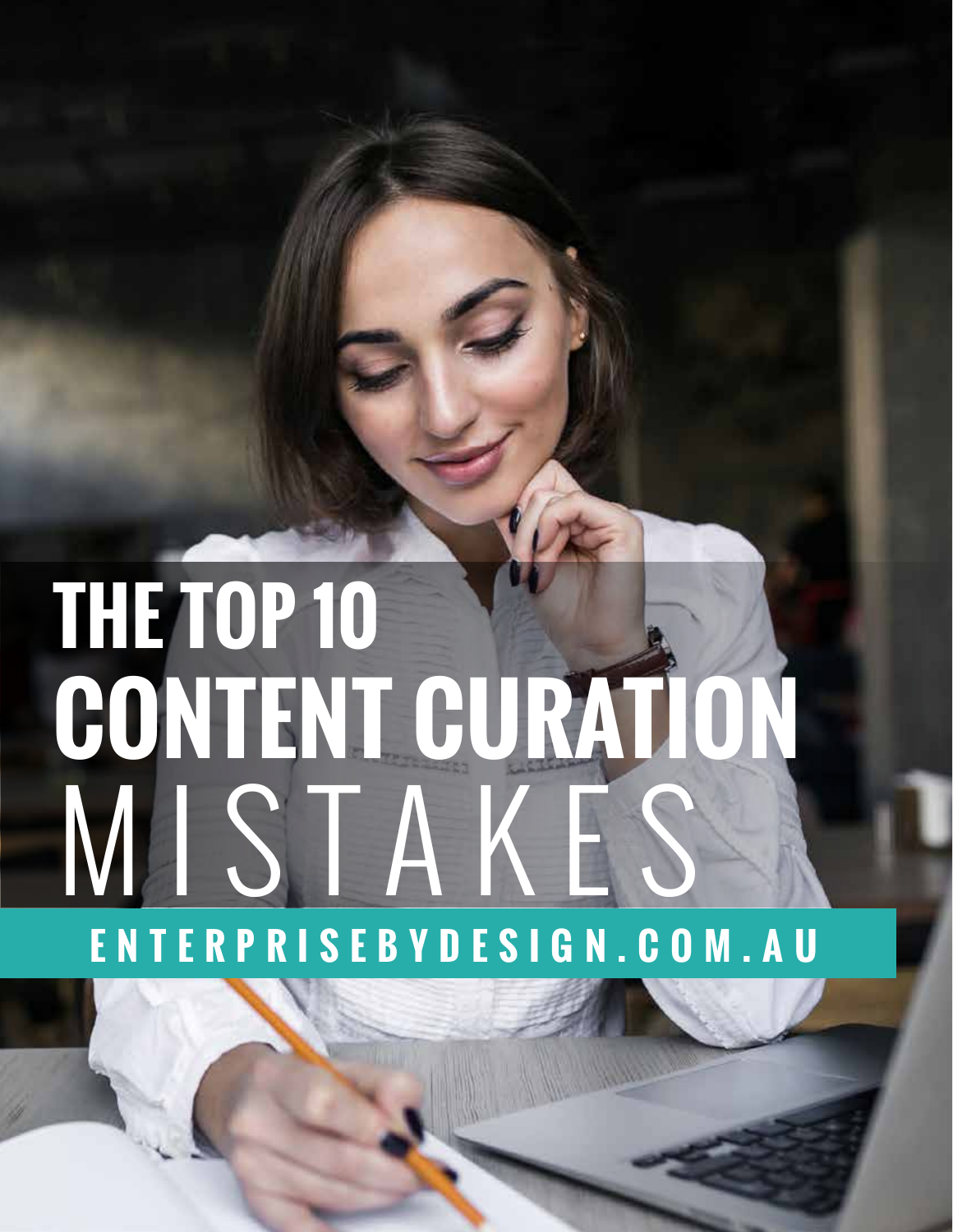

**Copyright ©** All rights reserved worldwide.

**YOUR RIGHTS:** This book is restricted to your personal use only. It does not come with any other rights.

**LEGAL DISCLAIMER:** This book is protected by international copyright law & may not be copied, reproduced, given away, or used to create derivative works without the publisher's expressed permission. The publisher retains full copyrights to this book.

The author has made every reasonable effort to be as accurate & complete as possible in the creation of this book & to ensure that the information provided is free from errors; however, the author/publisher/reseller assumes no responsibility for errors, omissions, or contrary interpretation of the subject matter herein & does not warrant or represent at any time that the contents within are accurate due to the rapidly changing nature of the Internet.

Any perceived slights of specific persons, peoples, or organizations are unintentional.

The purpose of this book is to educate & there are no guarantees of income, sales or results implied. The publisher/author/reseller can therefore not be held accountable for any poor results you may attain when implementing the techniques or when following any guidelines set out for you in this book.

Any product, website, & company names mentioned in this report are the trademarks or copyright properties of their respective owners. The author/publisher/reseller are not associated or affiliated with them in any way. Nor does the referred product, website, & company names sponsor, endorse, or approve this product.

**COMPENSATION DISCLOSURE:** Unless otherwise expressly stated, you should assume that the links contained in this book may be affiliate links & either the author/publisher/ reseller will earn commission if you click on them & buy the product/service mentioned in this book. However, the author/publisher/reseller disclaim any liability that may result from your involvement with any such websites/products. You should perform due diligence before buying mentioned products or services.

This constitutes the entire license agreement. Any disputes or terms not discussed in this agreement are at the sole discretion of the publisher.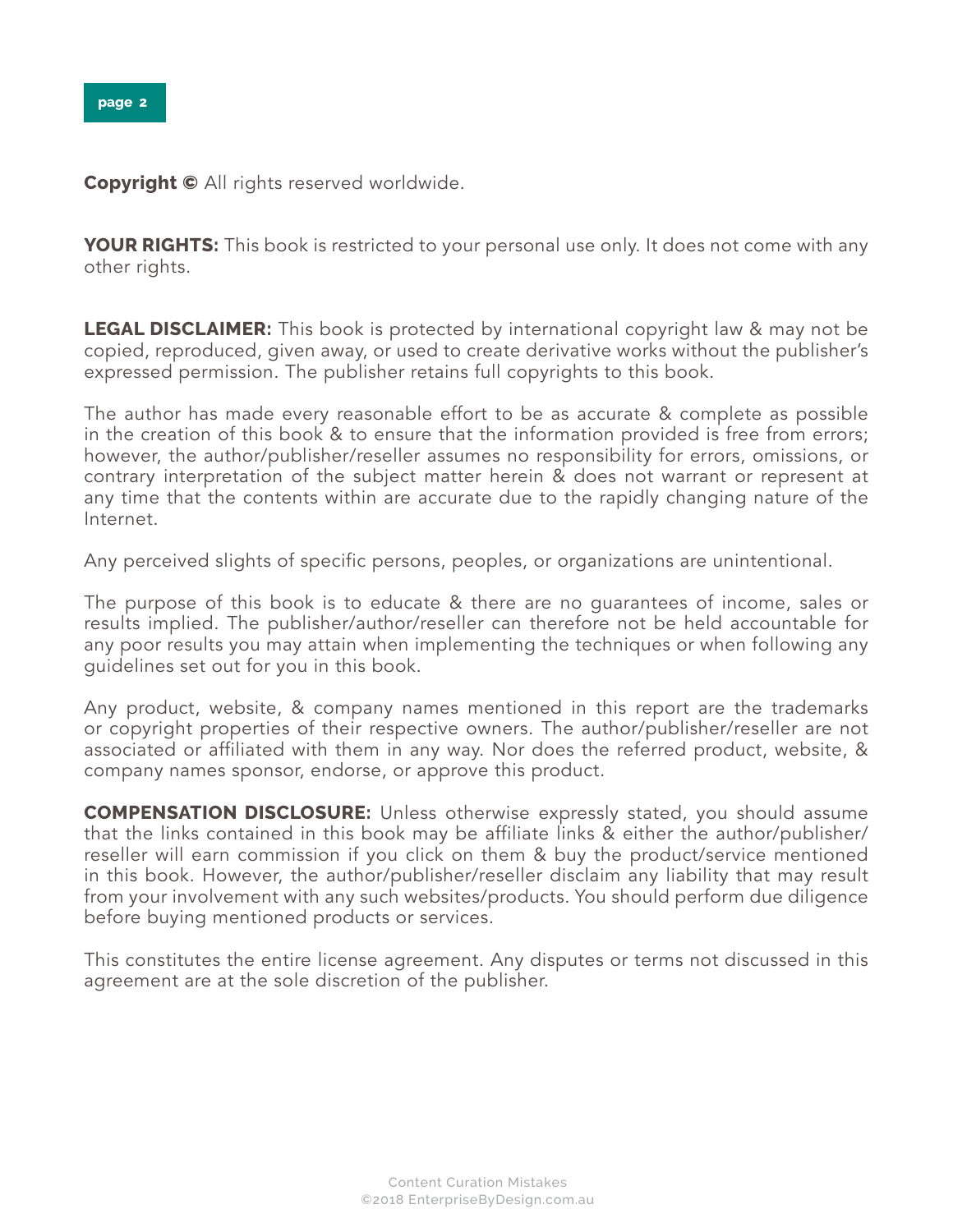

### **INTRODUCTION**

Content curation is one of the biggest trends in content development, & there are several reasons for that.

- 1. It takes less time than traditional content development. You simply link to other people's content, perhaps with a short excerpt, & add your own unique commentary.
- 2. It gives you content ideas you might not have thought of on your own. Browsing websites in your niche will let you find all sorts of ideas quickly & easily.
- 3. Google loves it when you link out to other sites. It's not all about backlinks, anymore. Now it benefits you to link TO quality sites.

But there are a few pitfalls you might fall into when using content curation on your website. This guide is going to discuss some of those common mistakes people make, & how you can avoid making them on your own site.

YOU'LL FIND OUT HOW TO AVOID POTENTIAL LEGAL PROBLEMS, HOW TO AVOID MISTAKES THAT MIGHT UPSET GOOGLE & GET YOUR SITE PENALIZED, & HOW TO BE SURE YOU'RE USING CONTENT CURATION PROPERLY.

So let's get started!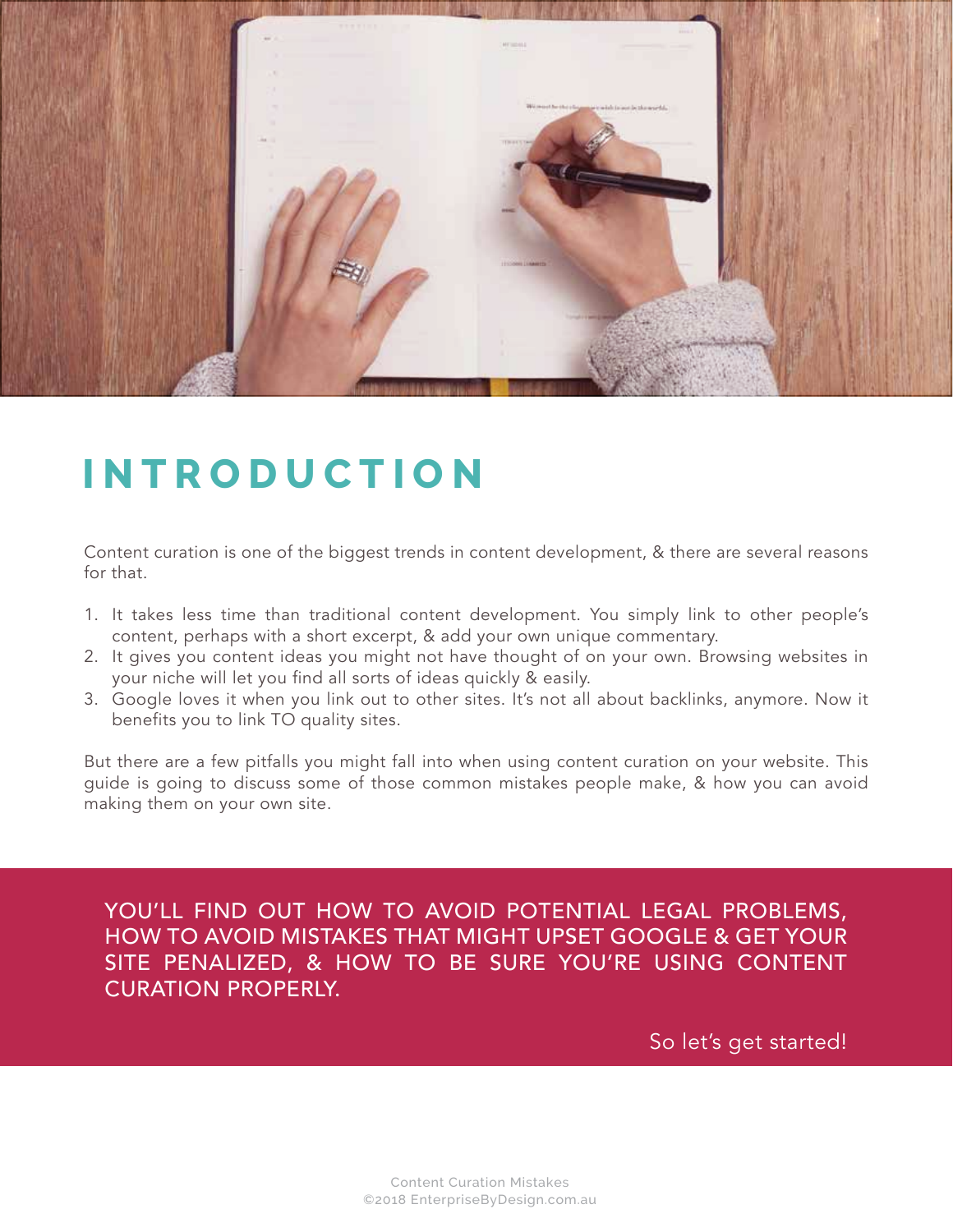### **M I S T A K E # 1**  LINKING TO POOR QUALITY CONTENT

When you're in a hurry to get some content posted, it can be tempting to just Google your topic & link to a bunch of different articles without taking the time to really vet the content to ensure it's actually worth linking to.

Sure, it may have a spiffy image or a very interesting headline, but is the content itself well-written, informative, & interesting? Is it full of grammatical errors as though it were written by someone whose first language was obviously not the language it was written in? Are there factual errors?

Not only that, but if you're linking to a site that has been banned by Google or is seen as spammy & has received a penalty, you could hurt your own website, too.

Be sure you're linking to quality content that is on domains that are in good standing with Google. (If you Google site:domain.com it will tell you how many pages are indexed from that domain. As long as there are a decent number of indexed pages, you're probably safe linking to it.)

Always check the content before you link to it to be certain that both Google & your readers would approve.



Content Curation Mistakes ©2018 EnterpriseByDesign.com.au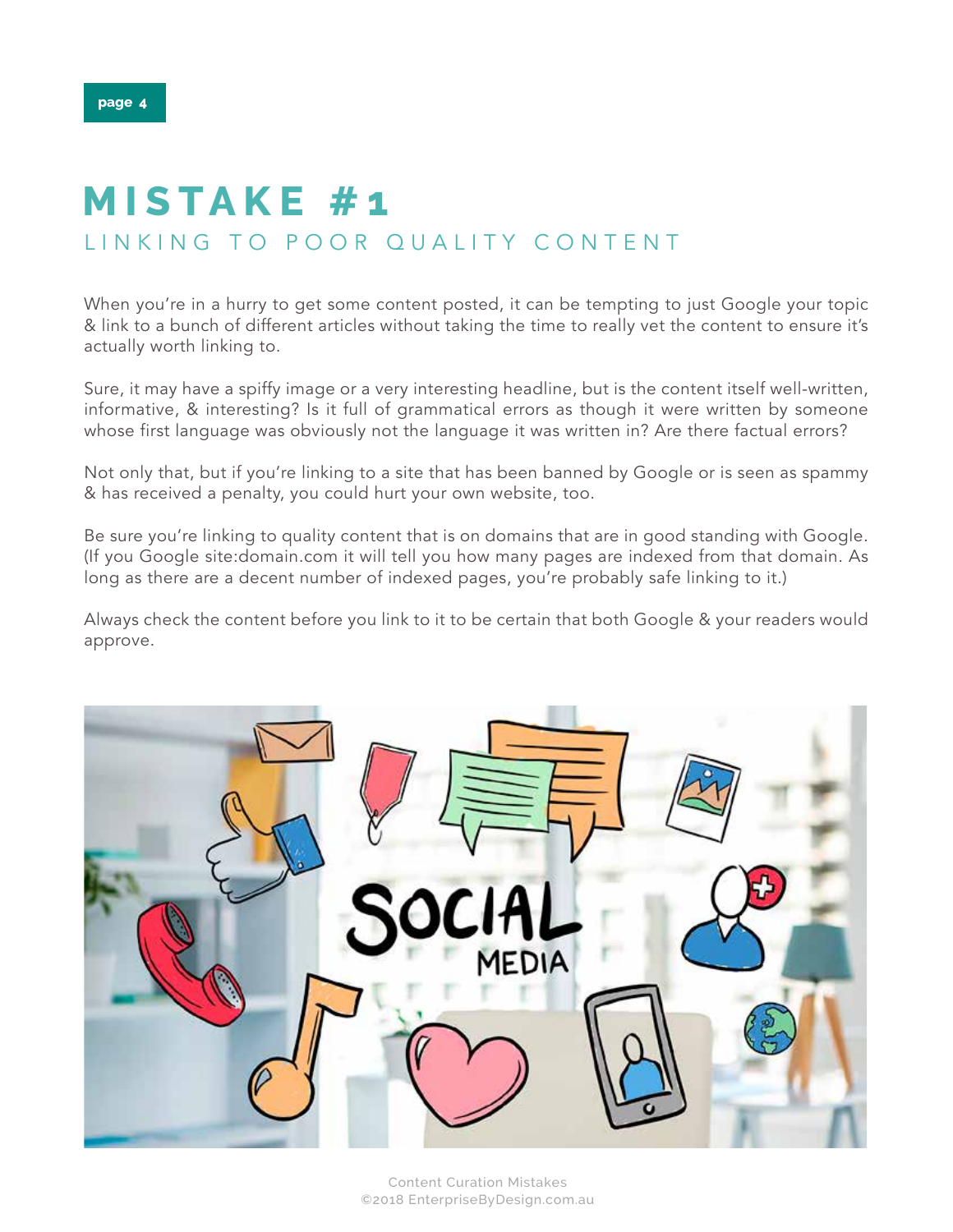

# **MISTAKE #2**

#### USING THE SAME FEW SOURCES

One trap a lot of webmasters & bloggers fall into is using the same few websites on a regular basis, thus limiting their scope as far as content & SEO benefits. Sure, you'll probably want to pull most of your content from a few trusted sources, but it's important to seek other sources from time to time, as well.

It's tempting to fall into this trap because you know the sources you're using are posting only high quality content on a regular basis, & you trust those sources. But if you're only linking to those same places, you won't get as much SEO benefit & your visitors may just start going directly to those sources instead of your site because they see the same ones again & again.

Pinterest is a great place to find potential content, because it's all organized by keywords & it's represented visually, making it faster to find what you're looking for. Plus, there is content from thousands of sites in pretty much any niche.

Facebook is another perfect place to locate different sources. Just locate a few fan pages or groups in your niche & watch what is being shared. This is especially true if you're looking at fan pages that are NOT run by website owners.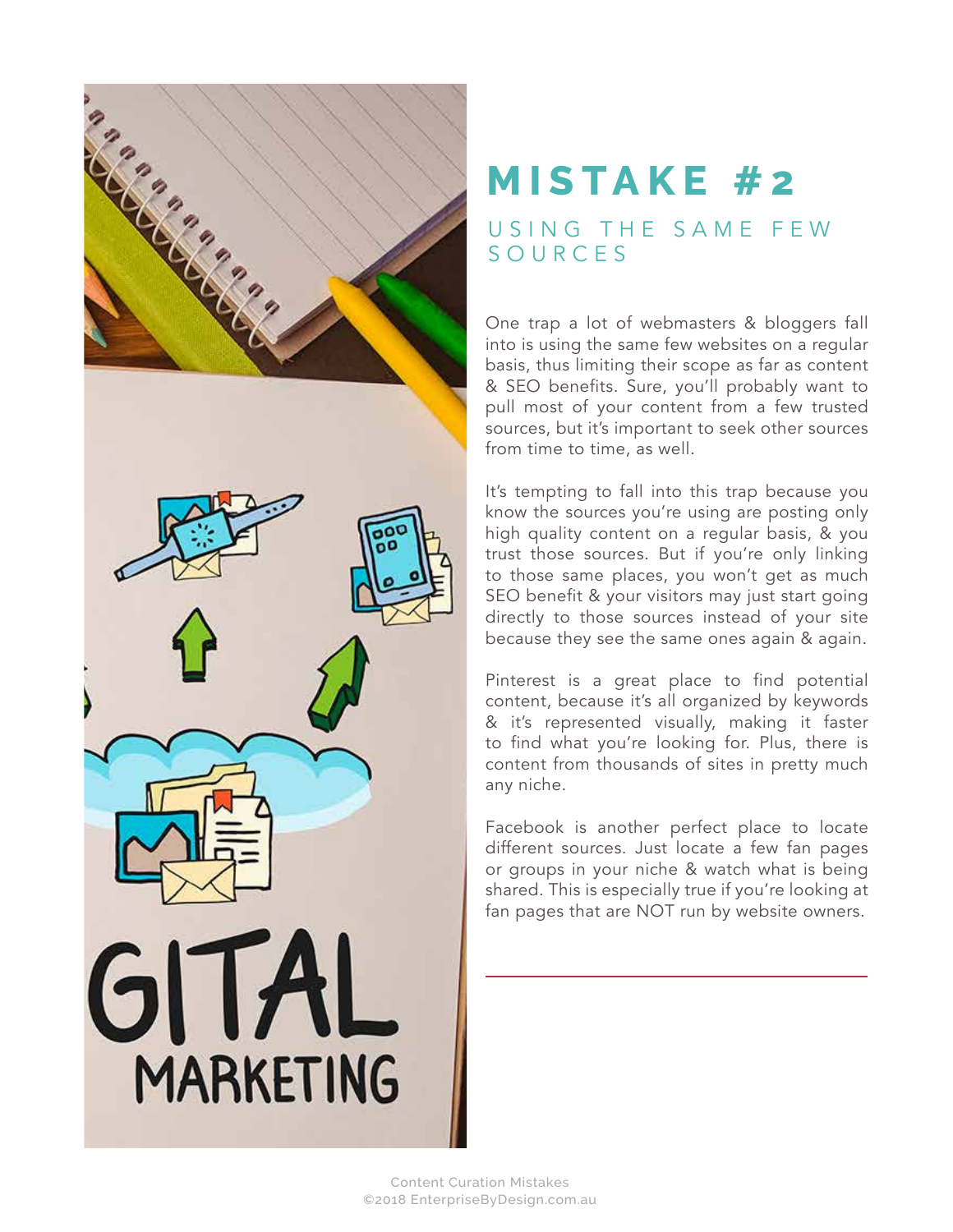### **M I S T A K E # 3**  CURATING ONLY BLOG POSTS

Google loves to see a lot of different types of media on blogs & websites, not just articles. This means posting videos, infographics, PDF files, images, & so forth.

This means you can find an abundance of content just by searching sites like YouTube & Pinterest. (Remember, though, if you're posting images & such, you'll need to get permission to post the full document. Otherwise, you can only legally use a thumbnail sized image.)

Fortunately, YouTube allows embedding of their videos. In fact, they encourage it because it gets more views of their content, thus increasing value for advertisers. Simply embed a video into your blog post or web page & describe the video with a paragraph or two of text. You can also work keywords into this text to be sure you're attracting search engine traffic with your post.

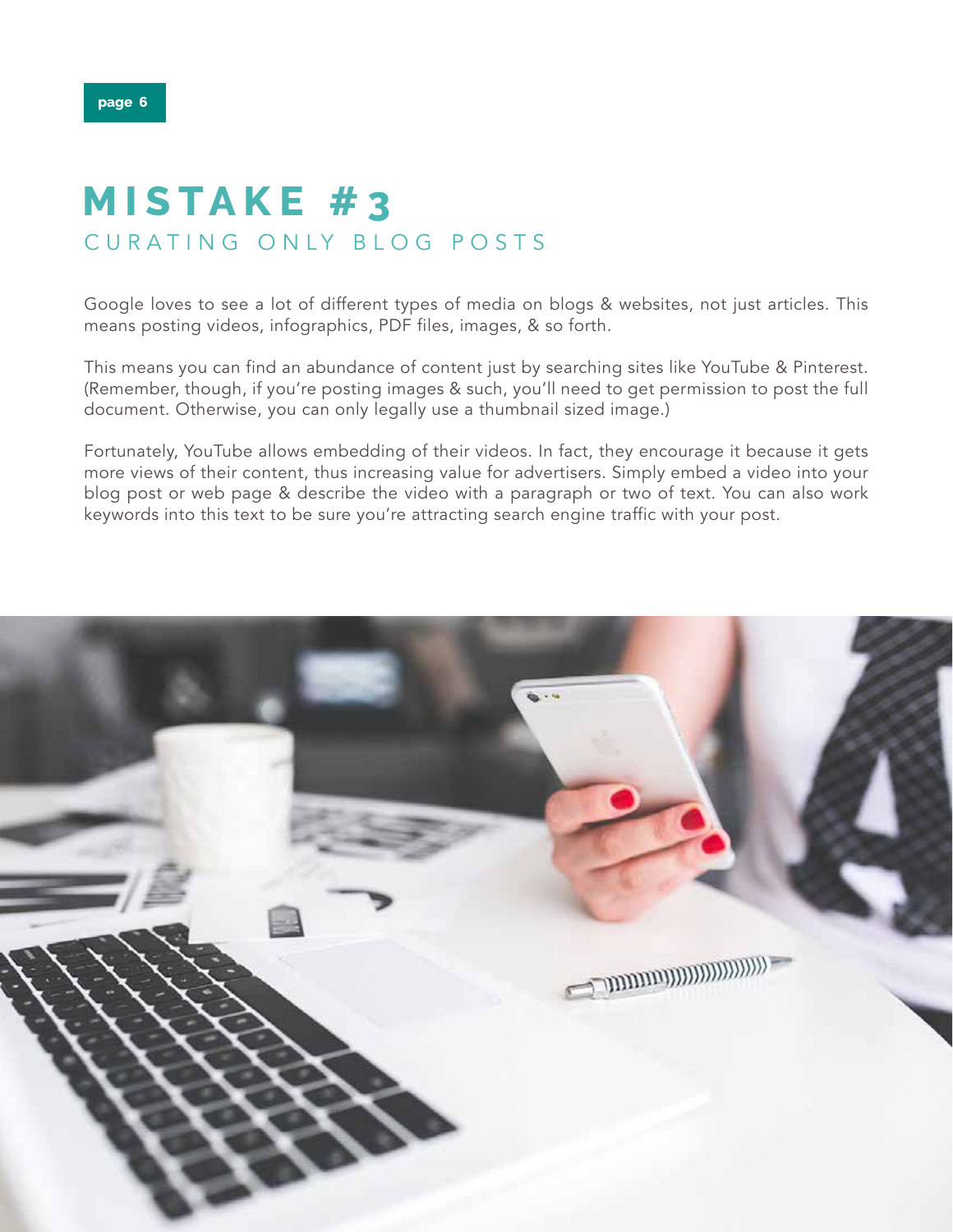

### **M I S T A K E # 4**  AUTOMATING CONTENT CURATION

Content curation can certainly be automated if you're not really interested in providing a good user experience & you don't really care what type of content shows up on your website, but there are several reasons you do NOT want to automate content.

1. Google doesn't like automated content, & they could penalize or ban your site if that's all you're posting. (Or even if it's a majority of your content.)

2. AdSense has already stated that you're not allowed to post their ads on sites that are comprised primarily of automated video or article postings that offer no added value.

3. Spammy or offensive content could get posted on your blog & upset your visitors. Imagine a pornographic video being added to a blog about children's toys, for example!

The only way automated content might work well is if you moderate every single post BEFORE it goes live, simply placing those automated posts in review until you can check them for quality & add your own unique description to each one.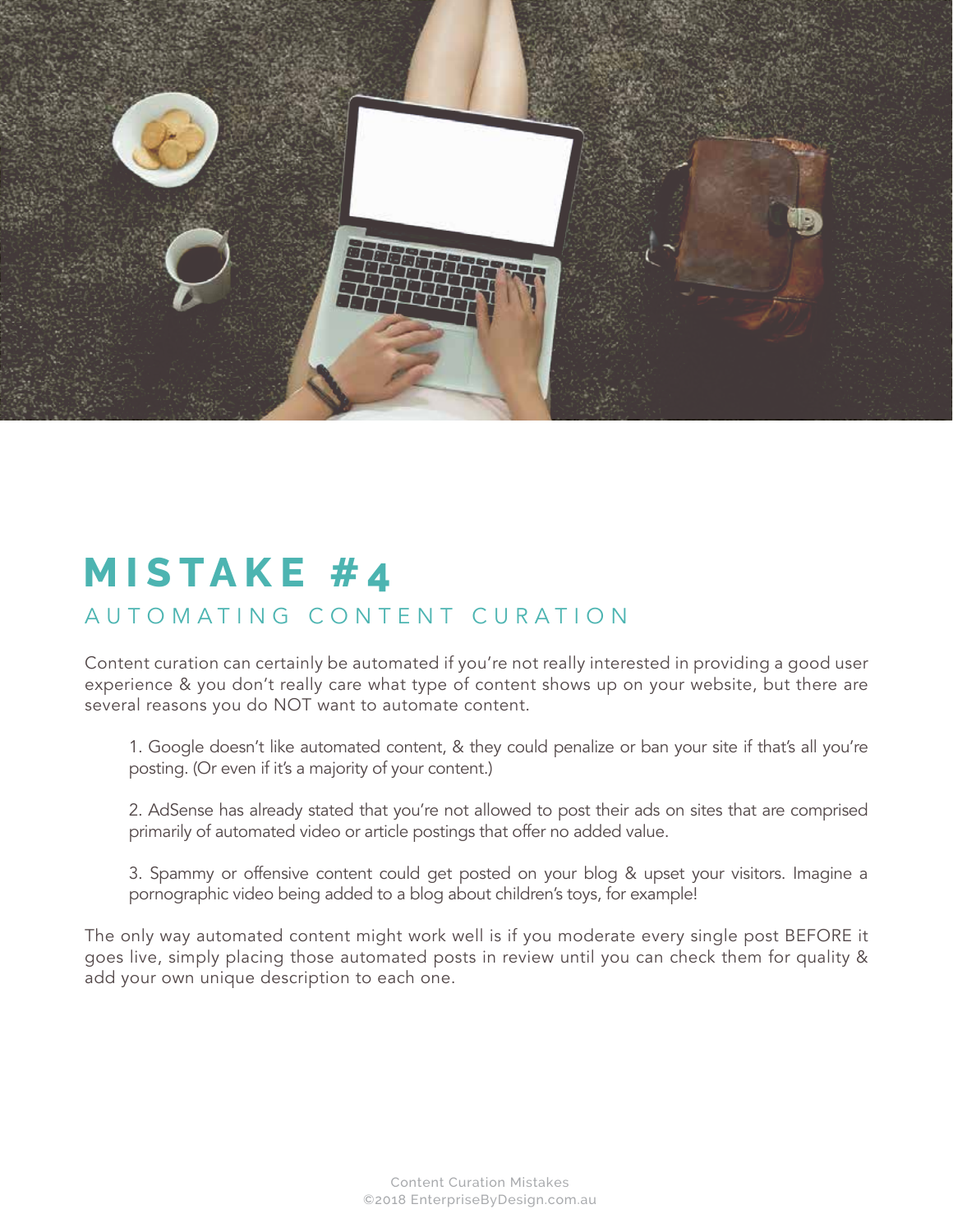### **M I S T A K E # 5**  FAILING TO GIVE PROPER ATTRIBUTION

Content curation is something that straddles the line of copyright infringement if it isn't done correctly. Considering you could face thousands of dollars in fines if you are found guilty of infringing on someone else's copyright, it's vital to be certain you're properly attributing all content.

Here are some ways to be sure you're following best practices as far as attribution:

- Do not post other people's content in its entirety. Use excerpts, posting only small parts of their content & adding your own commentary.
- Be sure you mention the original source of the content, & ideally link to the original article. This is also beneficial for your SEO.
- When using photos, be sure you use only a thumbnail unless you ask for permission first. Thumbnail images (according to Kelly v. Arriba Soft Corp in the U.S. Court of Appeals) fall under fair use.
- Don't use no-follow on links. People deserve full link juice for your use of their content.

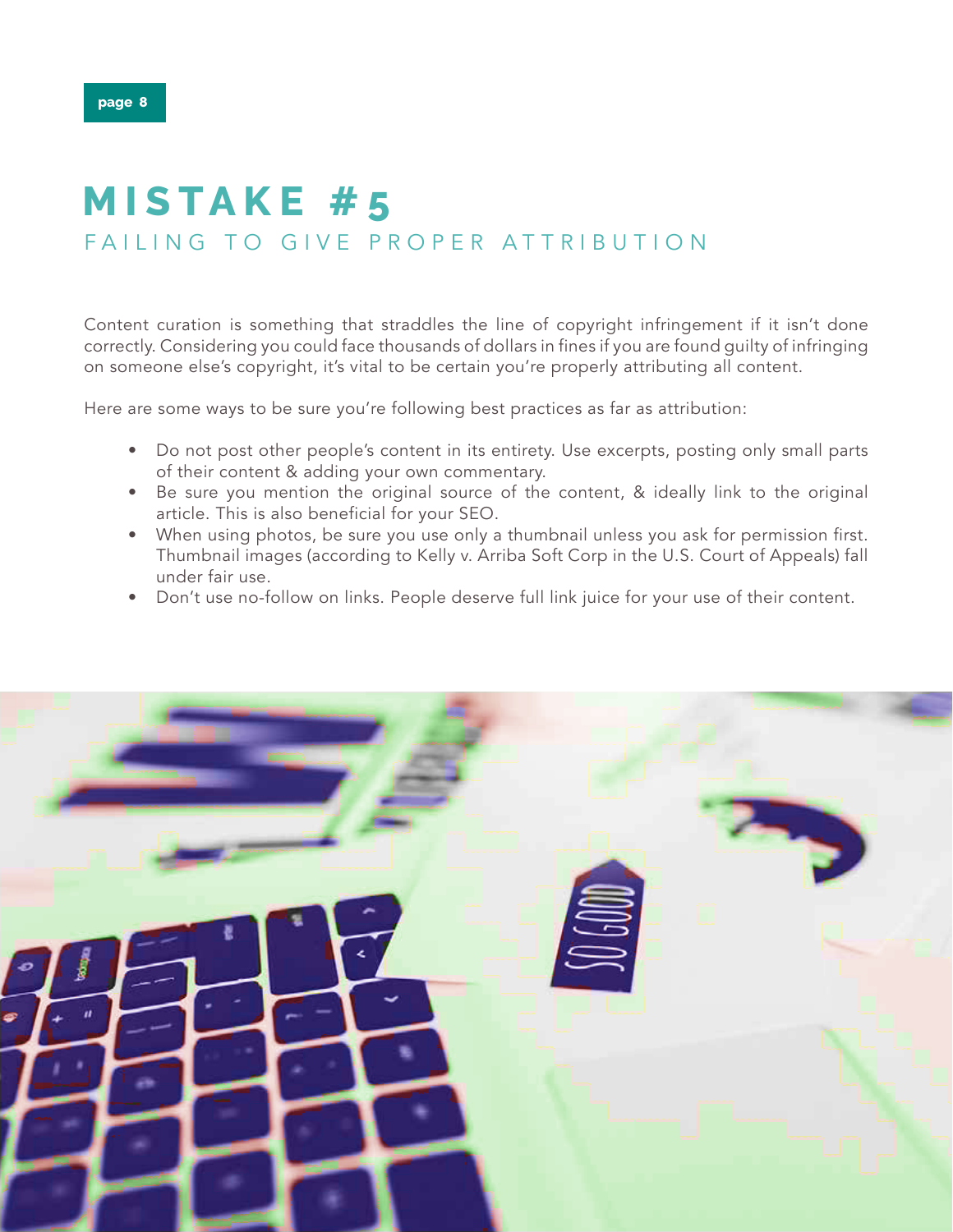### **MISTAKE #6**

#### USING ONLY CURATED CONTENT

It's never a good idea to post solely curated content on your website. You need to post highquality, original content, too.

First of all, Google loves unique content. Yes, they love when you link to other high-quality websites but unique content will always trump curated content.

Find a good balance. You should aim for at least 10% original content to balance out your curated content, & make sure those posts are high quality & have at least 500-1000 words. (In fact, these days, the longer the better as far as Google goes. They love long posts!)

You can use a plug-in to break your content up into multiple pages for your visitors while still showing as one long article to Google. Or you can use the "Blog pages show at most" value in WordPress.

You can read more about how to use pagination on your WordPress blog at the link below:

*https://codex.wordpress.org/Pagination*



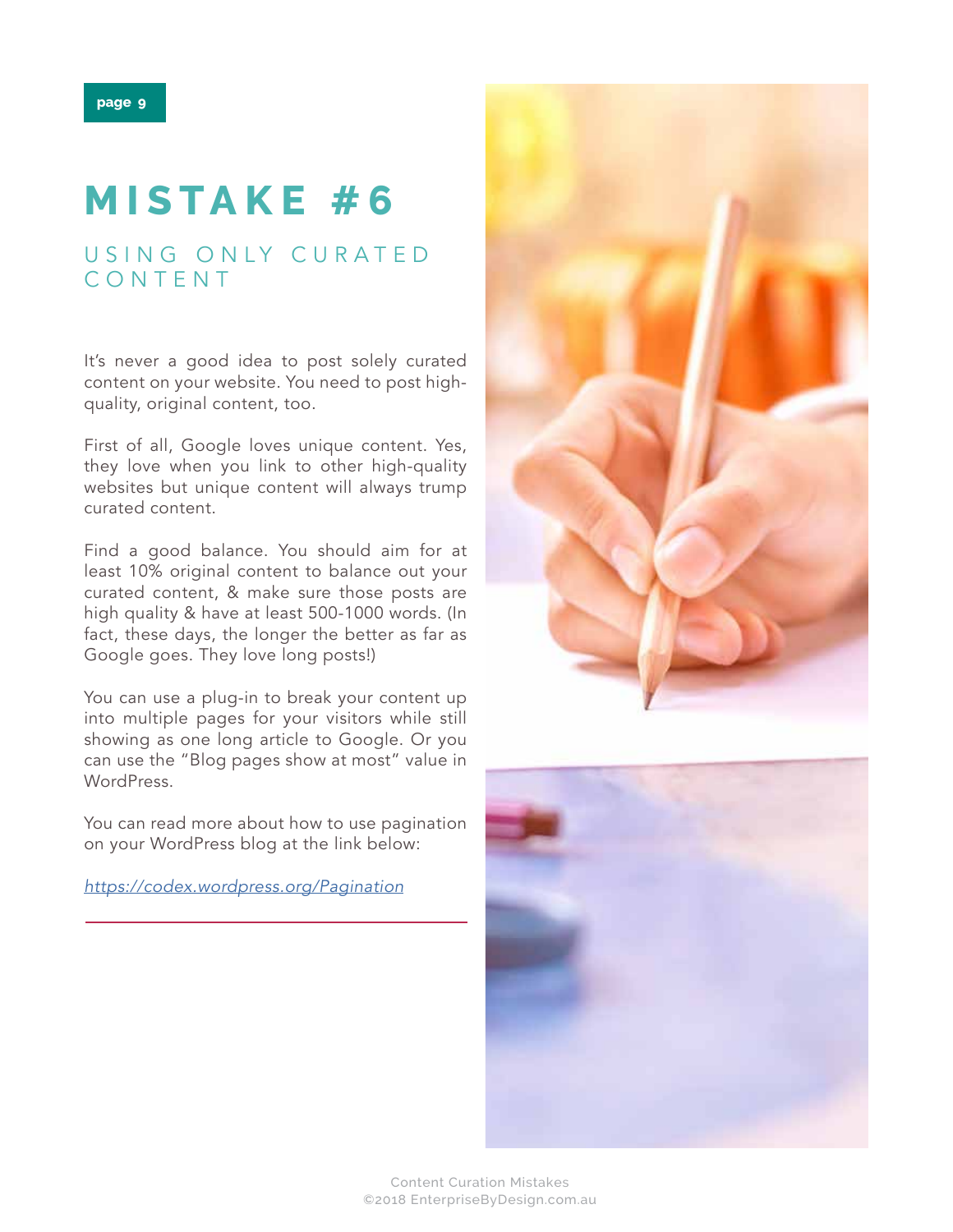### **M I S T A K E # 7**  ADDING NO VALUE

One of the biggest mistakes people make with curating content is when they post nothing but curated content, or links to other people's content, without adding any value.

Not only is this bad for your users, it's also terrible as far as SEO is concerned. Search engines need words on the page to index content. While Google can index videos & other types of content, they still need some content to determine context. This means you need to add some commentary that contains a keyword to two in order to get the best SEO benefit possible.

Plus, if you're posting curated content without adding any value, it's pretty much just scraping. You can't expect to post nothing but an excerpt of someone else's content & for that to be enough for visitors & search engines, & you can't expect to post their full content without being seen as a thief.

Be sure you're using only links or excerpt & adding value by describing the content or adding your own unique spin on things. This will improve user experience as well as offering unique content for SEO purposes.

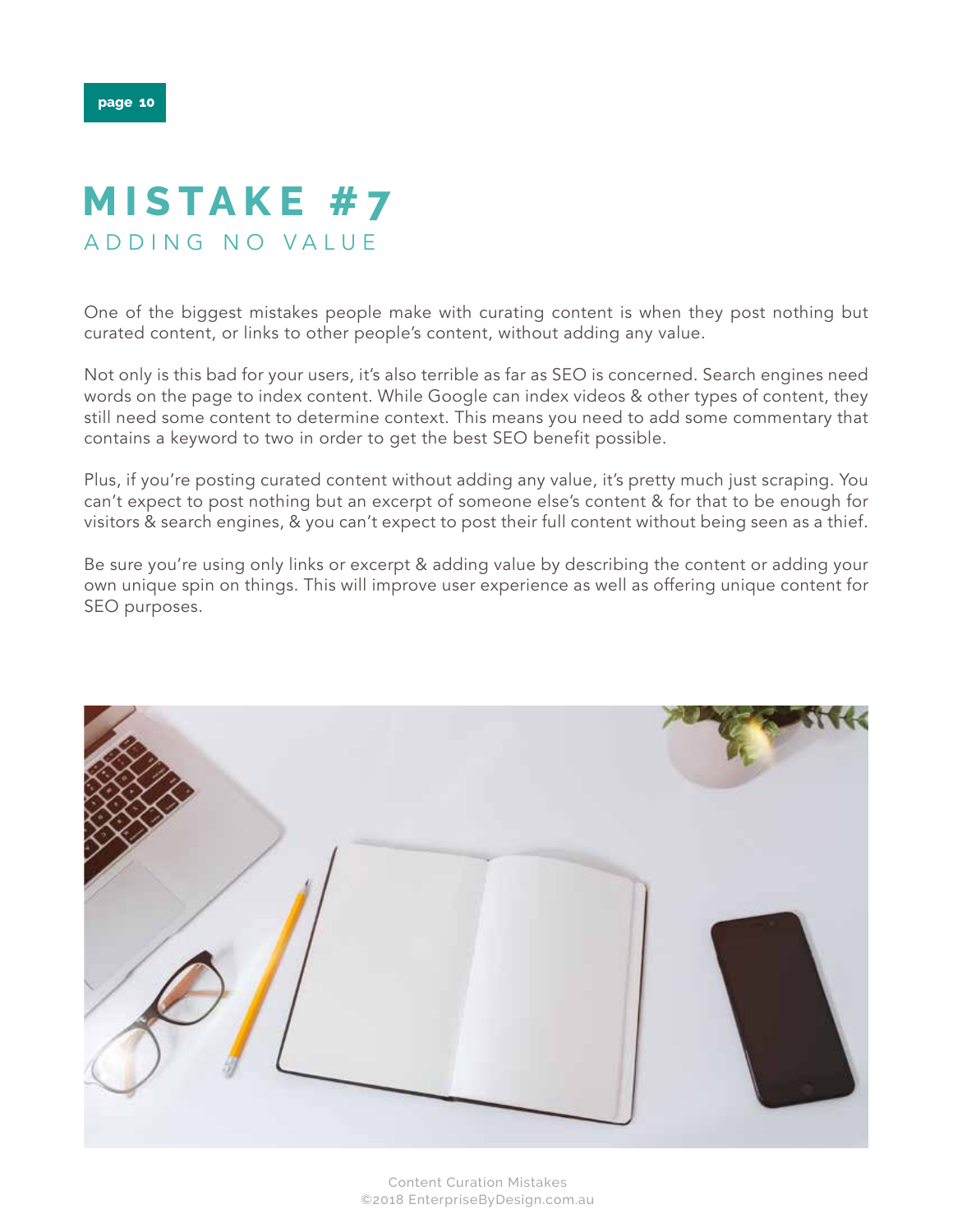

# **MISTAKE #8**

#### NOT DOING KEYWORD RESEARCH

Many people think that they don't need to do keyword research when curating content, but that's incorrect. It's still important to find relevant keywords & focus on those keywords when you post your content.

Curated content is just like any other content as far as SEO goes. You still need to include some unique content. You still need to be sure you're adding keywords & staying relevant to the topic of your website.

Just look at your curated posts as you would any other post on your website. Do your keyword research & use the proper tags & add those keywords to your content. Just be sure not to overdo things, as you can get penalized for keyword stuffing if you add too many keywords or repeat a phrase too many times.

Write naturally, but at the same time, be sure you're using the words people would likely use to find that content.

Here are some popular keyword tools:

>>> http://www.wordtracker.com >>> http://www.wordstream.com >>> http://keywordtool.io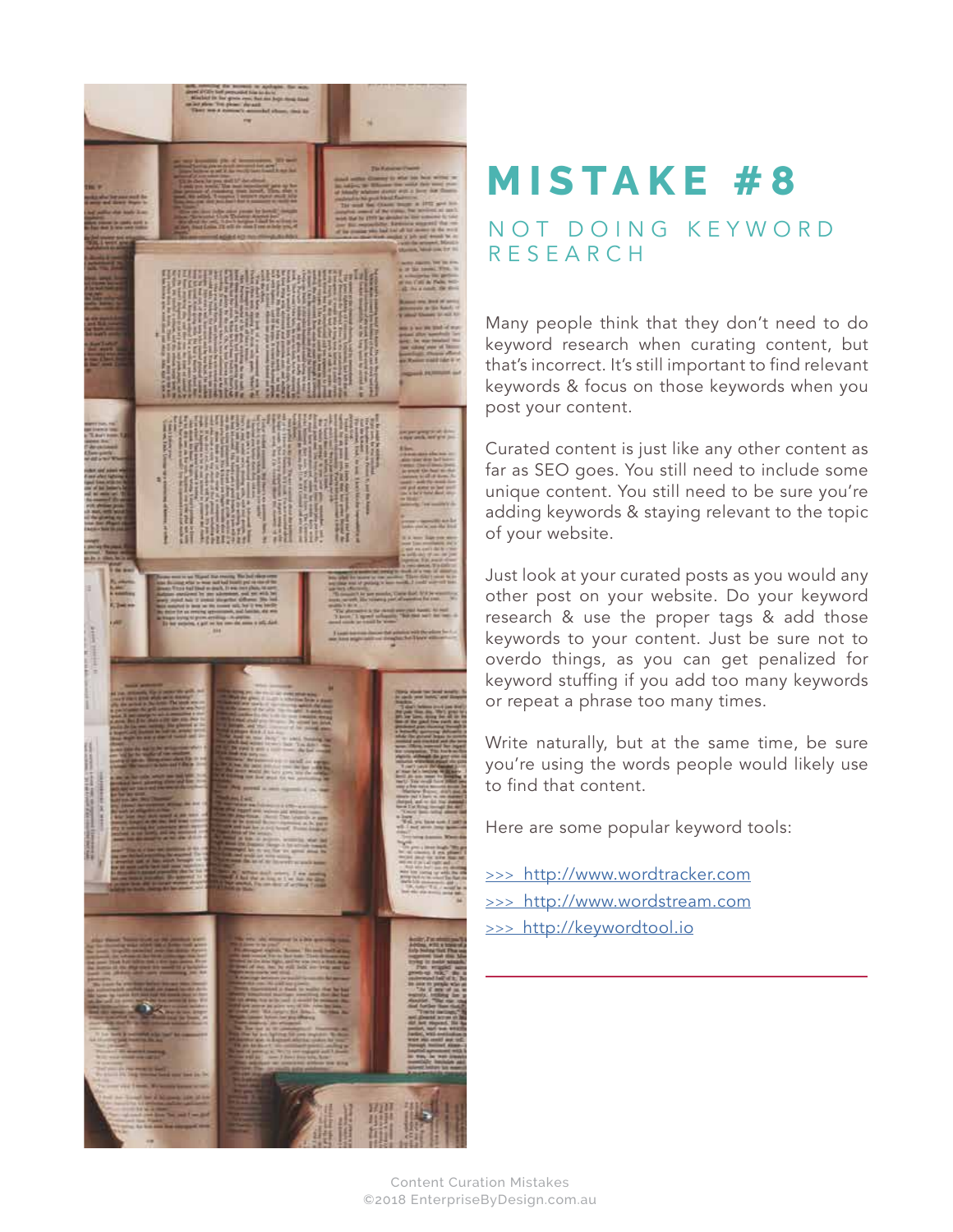### **M I S T A K E # 9**  BEING FACELESS

Let's face it; there are literally millions of websites online in pretty much any niche you can think of. If you aren't setting yourself apart somehow, you are going to have to work a lot harder to succeed.

It's important to create a persona for your website or blog so that people can identify with you. Ideally, you'll want that persona to be your own, because it will be easier to connect with people. But you could use a pen name, if necessary, to get your audience to identify with you.

For example, if you're a male who is running a blog about knitting, you might want to create a female persona since most of your traffic would likely be female. Or if you're a woman running a blog about classic cars, it might help to use a male persona.

Of course, you could just be you. Remember that males do knit, & females do like classic cars, for example.

But either way, you need to create someone for your audience to connect with. This is the best way to make sure people comment, like, share, etc. & ultimately, that's great for SEO & traffic.

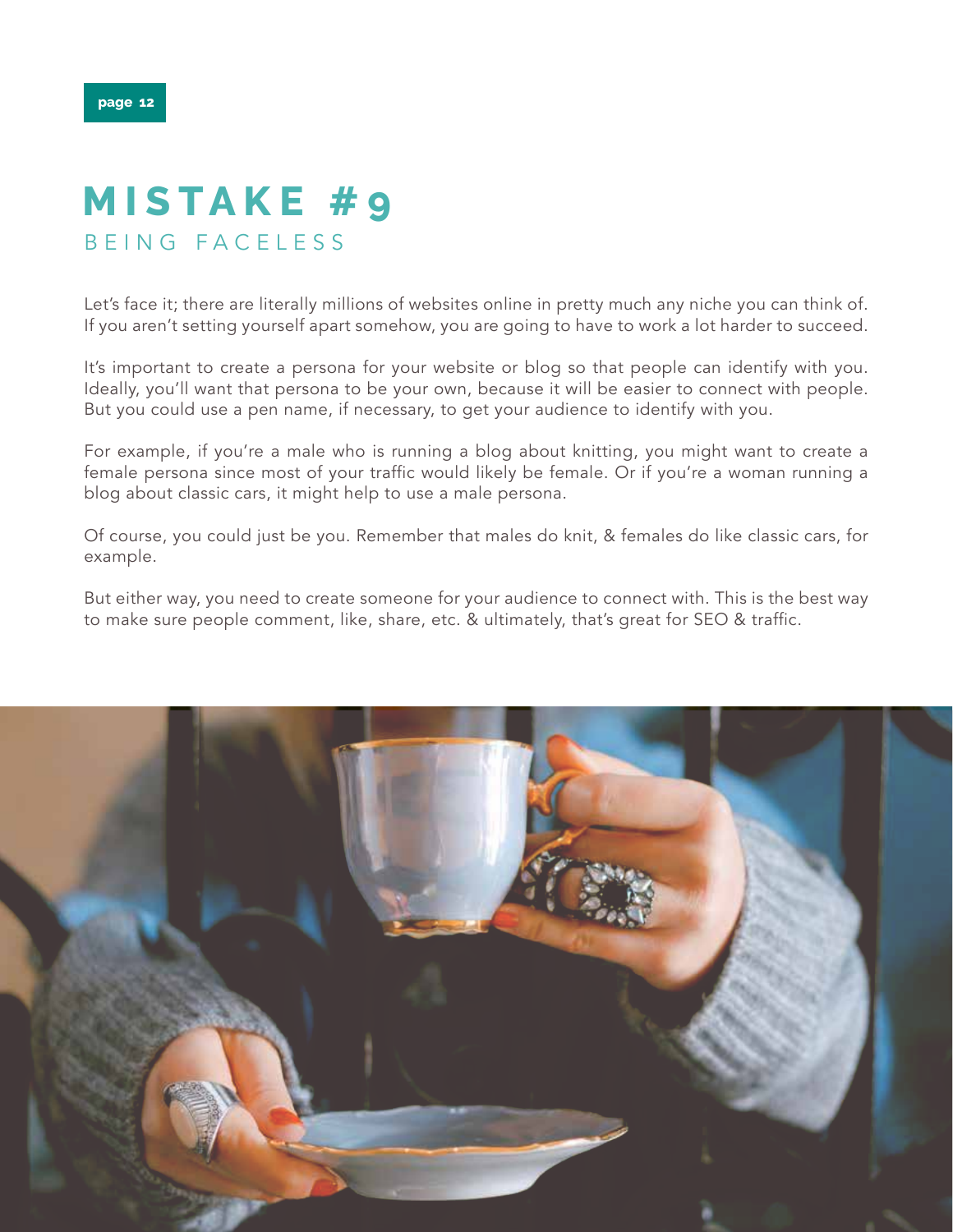

## **M I S T A K E # 10**

#### HAVING NO CALL TO ACTION

Every piece of content you write should have some sort of call to action in it that benefits you in some way.

Here are some calls to action that you might want to consider:

- Asking readers to subscribe to your YouTube channel
- Asking readers to join your mailing list
- Asking readers to share your content on social media
- Asking readers to follow you on social media

And, of course, asking readers to buy a recommended product

One thing I've seen a lot of people doing that you should avoid is asking people to click your ads, especially those that pay per click. No advertiser wants traffic that is clicking only to support your website & has no interest in their product or service. Even companies that pay per sale or commission don't want unproductive traffic. Make sure you get value out of each & every piece of content you post, even if it's just asking people to comment on the article. You want to get people used to doing what you ask them to do, especially when it comes time to sell them something!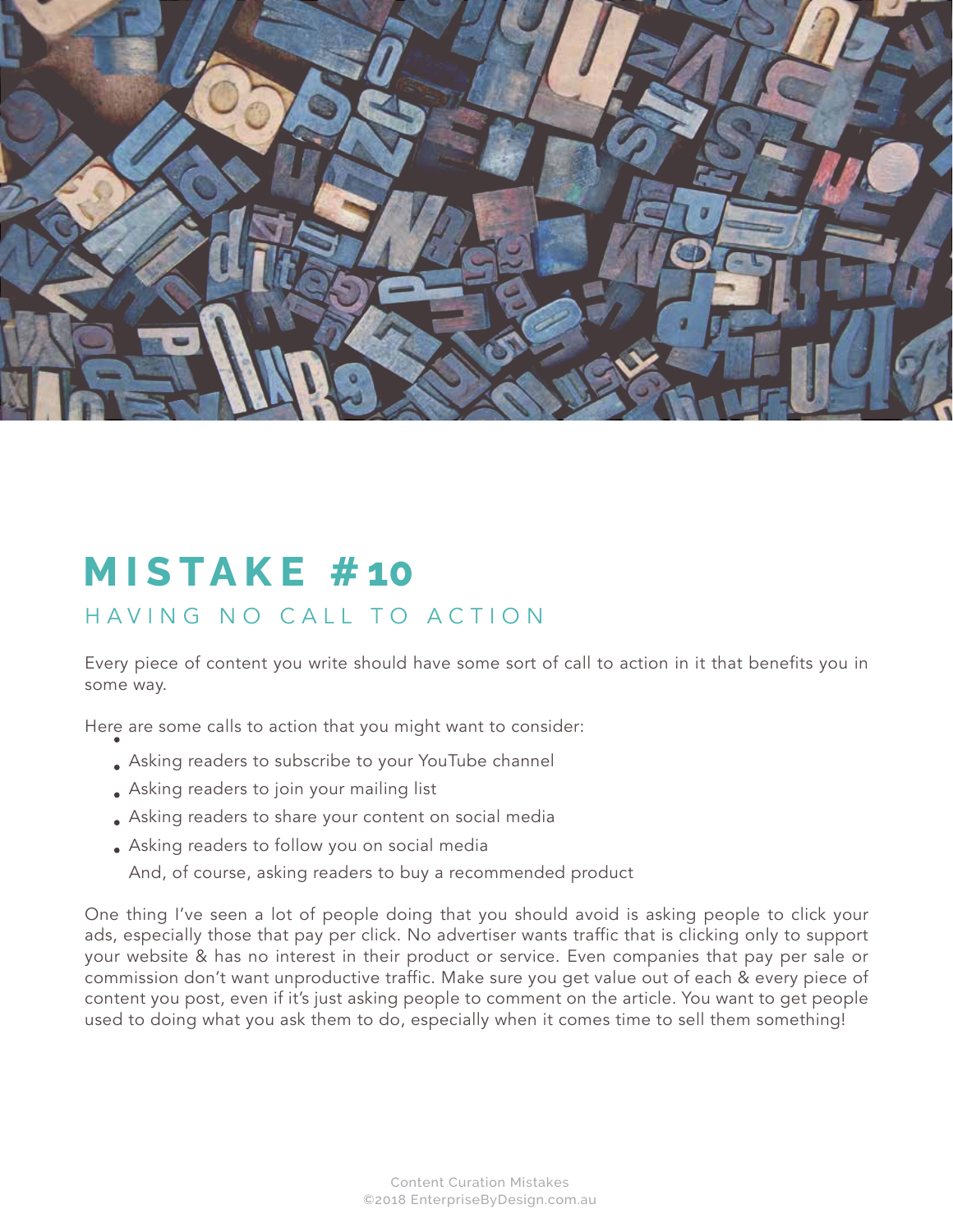### **CONCLUSION**

Content curation is a great way to create a good deal of content quickly & easily. It's also the perfect source for ideas for your blog or website. But it can get you into hot water faster than you can imagine if you're not doing it correctly.

Curated content, when done improperly, can subject you to all sorts of legal & ethical issues. It's important to be sure you're always properly attributing your sources & that everything you do falls within "fair use" with regards to U.S. copyright laws.

If you have any doubts with regards to what you can & cannot use, you can check out copyright laws as they pertain to "fair use."

Done correctly, curation will let you create content quickly & easily without having to write long, involved posts of your own every time. Just be sure you're not making these common mistakes, & always be respectful of those people who take the time to create the content you're posting. Remember to use proper accreditation for everything you post.

Good luck!

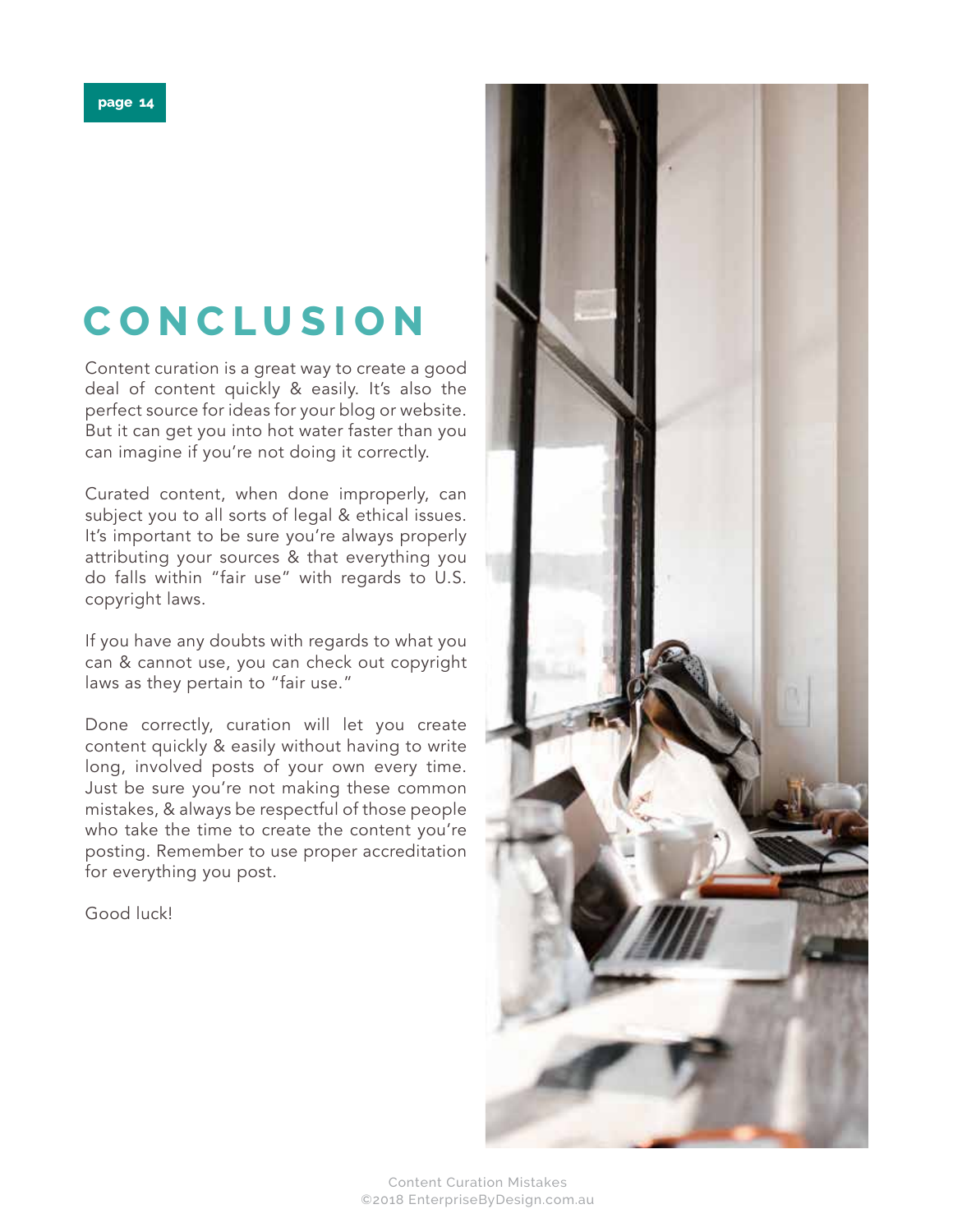

## **RESOURCES**

If you need more help with content curation, here are some resources:

>> http://blog.hubspot.com/marketing/best-practices- effective-content- curation

>> http://www.contentcurationmarketing.com/category/tips-best- practices/

>> http://blog.hootsuite.com/beginners-guide- to-content- curation/

Relavant articles on our site ...

Who Else is Using that image? Understanding Copyright